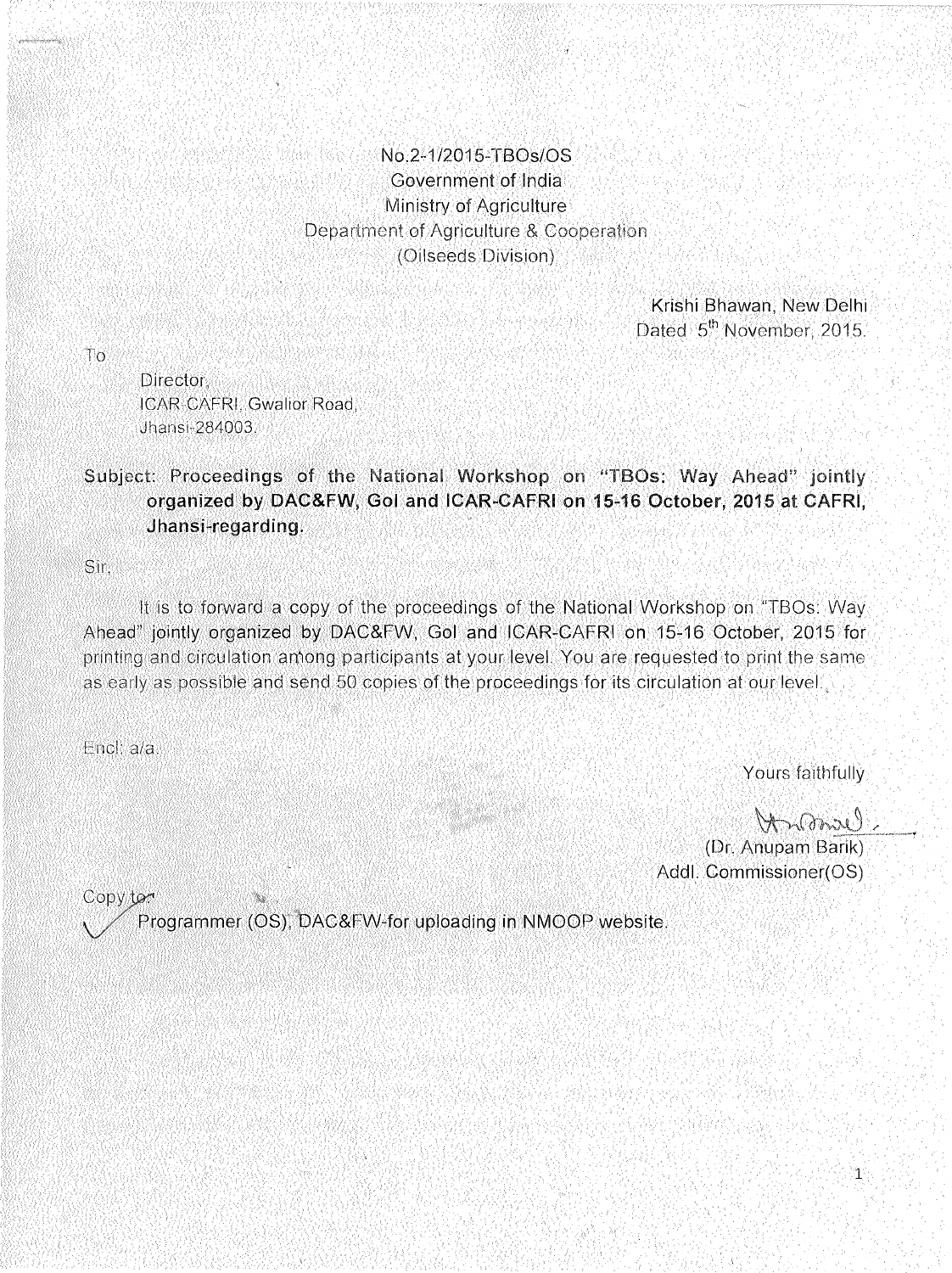# **Proceedings of the National Workshop on "TBOs: Way Ahead" jointly organized by DAC&FW, GoI and ICAR-CAFRI on 15-16 October, 2015 at CAFRI, Jhansi**

A two-days National Workshop on **"TBOs: Way Ahead"** was jointly organized by Department of Agriculture, Cooperation & Farmers' Welfare (DAC&FW), Ministry of Agriculture, Cooperation & Farmers' Welfare, Government of India and ICAR-Central Agro-Forestry Research Institute (ICAR-CAFRI), Jhansi, UP at Jhansi during 15-16<sup>th</sup> October, 2015. List of participants is annexed (Annex. I).

The Inaugural Session was presided over by Dr. Arvind Kumar, Vice Chancellor, Rani Lakshmi Bai Central Agriculture University, Jhansi and Ex-DDG, Education, ICAR. Dr. Anil Kumar, Director, ICAR-CAFRI welcomed the dignitaries and delegates participating in the workshop and thanked DAC&FW for choosing ICAR-CAFRI as the venue of the national workshop. Dr. Anupam Barik, Addl. Commissioner, DAC&FW in his opening remarks gave an overview of vegetable oil production scenario in the country and the need for its enhanced production to reduce the huge burden on foreign exchequer spent in the import of vegetable oils. He said that the Government of India is aiming to provide thrust on Tree Borne Oilseeds (TBOs) through the implementation of Mini Mission-III of National Mission on Oilseeds and Oil Palm (NMOOP).



 **Release of Book of Papers on TBOs Inaugural session**

The chairman in his address emphasized on the need for a concerted effort for holistic development of TBOs by concerned stakeholders involving various Ministries and Departments and with constant monitoring by an apex body of inter-Ministerial/ inter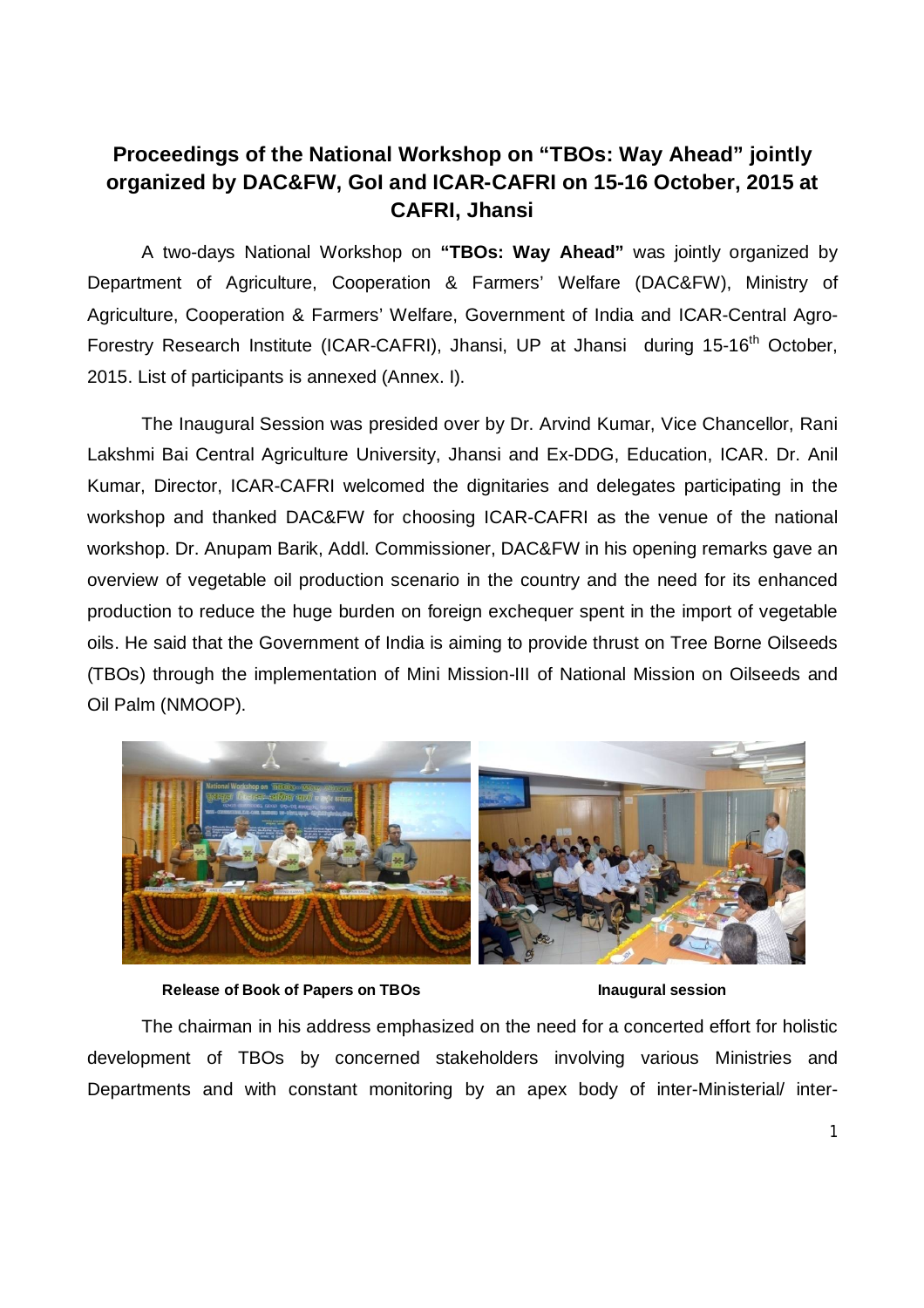Departmental group. He suggested that the success of the Technology Mission on Oilseeds (TMO) should be brain-stormed and lessons learnt from it may be replicated in NMOOP. He said TBOs are important not only for vegetable oils but also for production of bio-fuel for environmental safety through appropriate blending with fossil fuel to reduce pollution. According to him a strong research and development network on TBOs is necessary to build on the material developed under NOVOD Board supported R & D projects.

The Book of Lead Papers and relevant literature on TBOs (English & Hindi version) were released during the session. A small exhibition on TBOs was organized for the benefit of participants. A field visit was also organized to the experimental blocks of ICAR-CAFRI where Jatropha, Neem, Karanja and Mahua plantations were shown to the participants.



**Exhibition on TBOs Field visit** 

In the Technical Session I on "TBOs – An Overview" chaired by Dr. Arvind Kumar, VC, RLBCAU, Jhansi, 4 presentations on were made. Dr. Anupam Barik, ADC (OS) presented an overview of TBOs programme implemented by 12 states under MM-III of NMOOP. Informing that TBOs have huge potential in other states as well, he urged more states to come forward to implement the TBOs programme for which sufficient funds are available under the Mission. He also elaborated on the pattern of assistance available for TBOs under MM III of NMOOP.

In the crop specific presentations made by eminent experts working on Karanja, Wild Apricot and Mahua, detailed account of technologies/findings developed so far viz. collection of germplasm, identification of high seed and oil containing genotypes through multi-location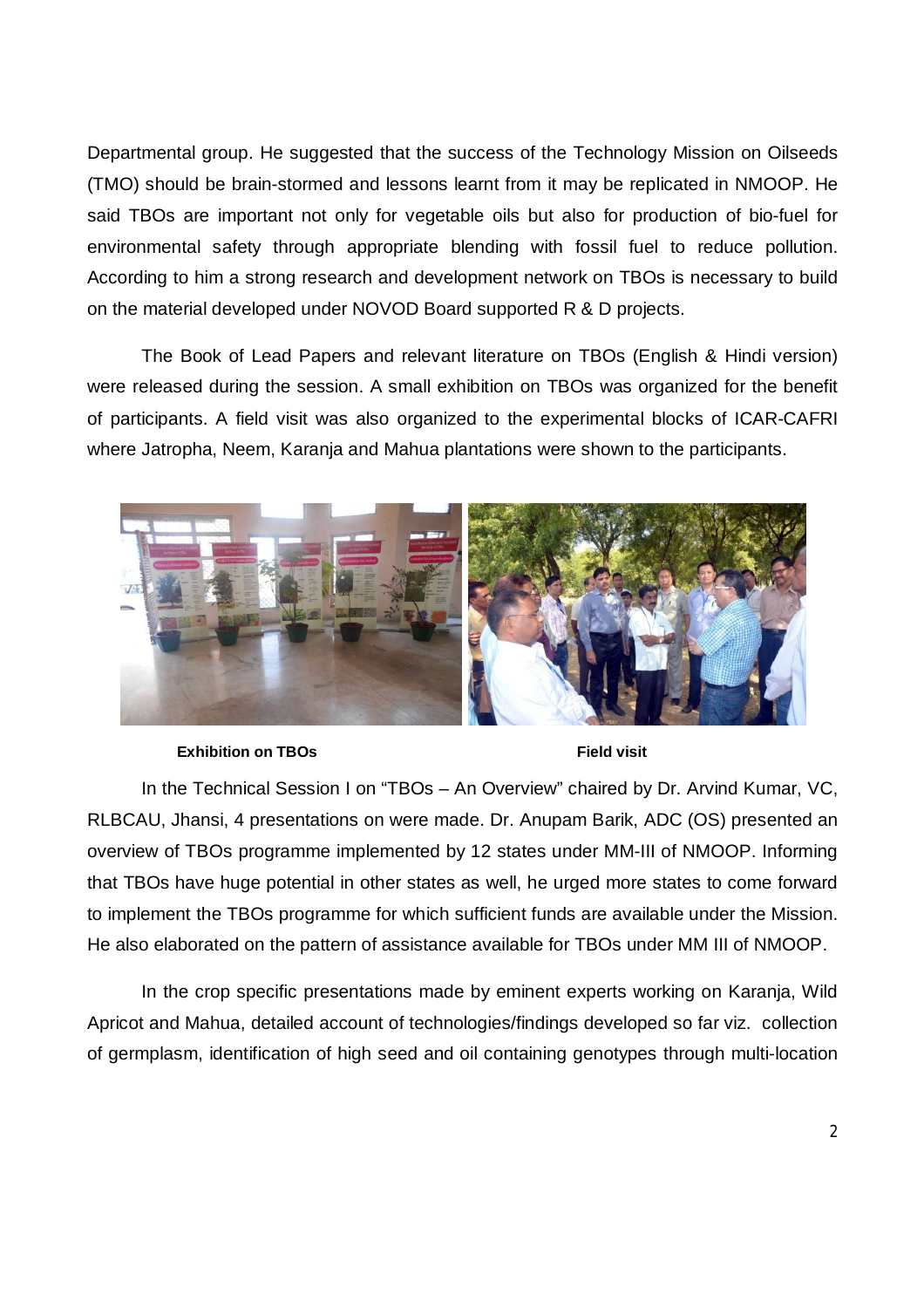evaluation, quality planting material with grafted seedlings, area expansion undertaken with quality planting material etc. were presented.

In continuation of the crop specific achievements, work carried out on Olive, Neem, Jatropha and Cheura were presented in the Technical Session II chaired by Dr Anupam Barik, ADC (OS), DAC&FW. The work done on Olive and the significant achievements made by ROCL, Rajasthan, a state owned company, was appreciated as a model worthy of adoption in other TBOs as well in potential states. Considering huge unexploited potential for domestic as well as industrial uses of Neem, a network on it having strong interface with industry was suggested. High oil and active ingredients containing lines in Neem identified by NBRI, Lucknow and superior varieties/hybrids in Jatropha namely A 9-1, JJ 34-6 and JJ 21-8 developed by JNKVV, Jabalpur were highlighted. The selection of candidate plus tree (CPT) and standardization of propagation technique have been undertaken in Cheura at Kumaon University, Nainital. An incentive of Rs. 500/- per seedling provided by the State Government for planting and after care of Cheura through Van Panchayat is an encouraging step.

The Technical Session III on "Development Efforts on TBOs" was chaired by Dr R. K. Tewari, Programme Leader, ICAR-CAFRI. In the session, success stories on Olive and Jojoba in Rajasthan state, promotion of TBOs in degraded forest lands in Uttar Pradesh and TBOs programme at ICAR-CAFRI were highlighted with suggestions to create centres of excellence on individual TBOs and formation of dedicated working group for each TBO. Change in Forest Laws to increase introduction of fruit species in the forests upto 60-70% from the existing 20% together with assured procurement and MSP were advocated. The package of practices of TBOs may be included in the Forest work plan of respective states to take up plantation of TBOs in forest areas. Involvement of Joint Management Committee (JMC), Corporate Sector and SHGs along with farmers in a PPP mode may help complete the entire chain from production to processing, value addition and marketing.

State representatives of Rajasthan, U.P, Tamil Nadu, Mizoram, Madhya Pradesh, Uttarakhand and Maharashtra presented their views and suggestions in an interactive session with the states. During the interaction issues such as non-availability of quality planting material in required quantities, lack of storage facilities, lack of assured market, utilization of bunds for TBOs plantation, lack of standard package of practices, inadequate

3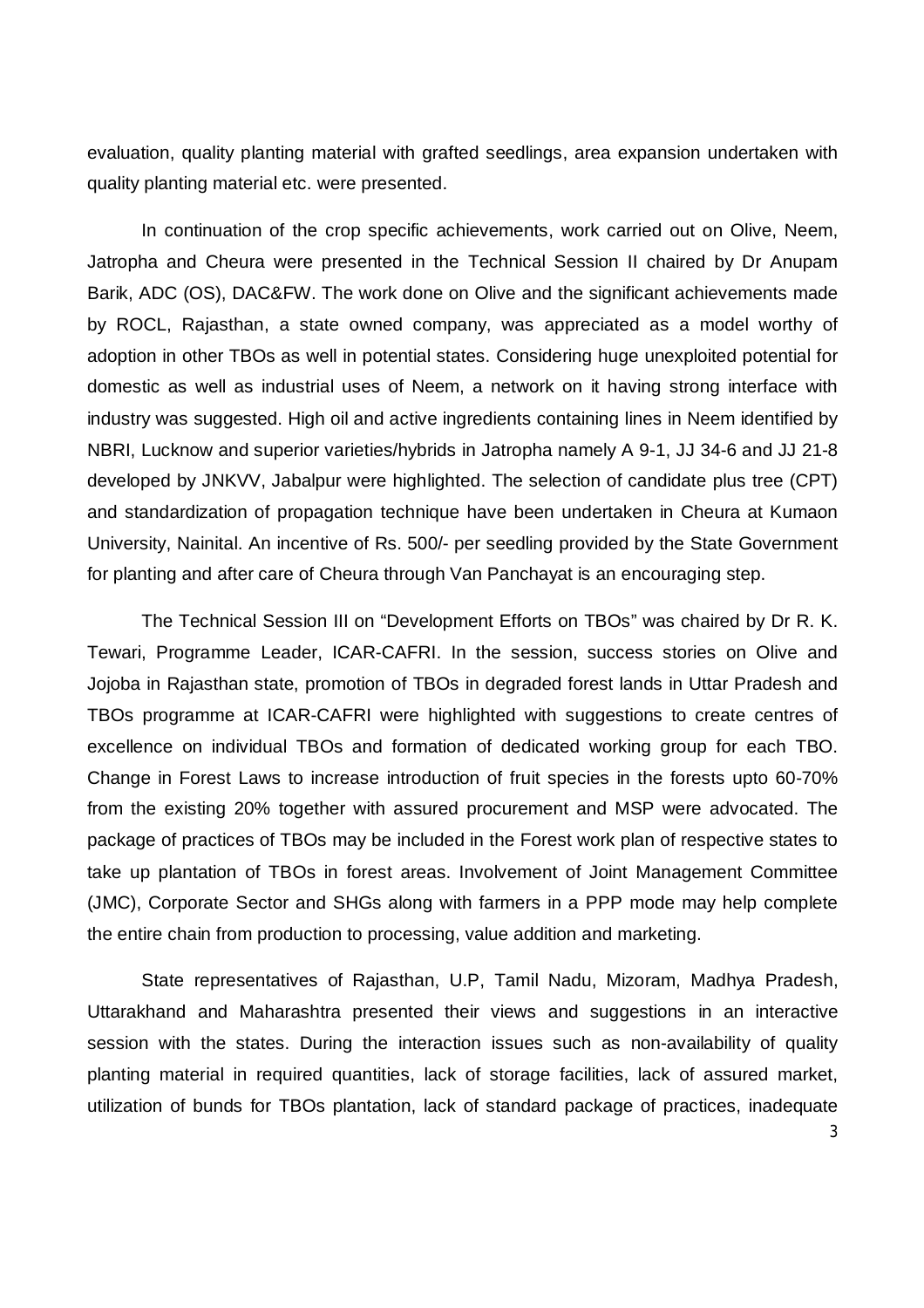collection and processing centres and necessity for involvement of community plantation in TBOs were brought out.

In the Plenary Session presided over by Dr. S.K. Dhyani, Ex- Director, ICAR-CAFRI, the proceedings of three technical sessions were presented by the respective rapporteurs.



**Plenary session** Group photograph

The following recommendations/action points emerged from the deliberations during the workshop:

- The EC-NMOOP, the apex body, may include representatives of other Ministries/Departments dealing with TBOs for policy formulation, constant guidance and monitoring of the programme, suggest policy changes and necessary course correction. **(Action: OS Div).**
- More States having potential for TBOs should come forward to implement the TBOs programme under MM-III and submit AAP in a proactive manner**. (Action: MM III States).**
- Documentation and utilization of technologies/findings/material developed under R&D programme supported by NOVOD Board from 2004-05 to 2014-15. **(Action: CAFRI, Jhansi).**
- $\triangleright$  Exposure visits of extension functionaries and farmers of MM III implementing states to ROCL, Rajasthan for replication in other TBOs in their respective states. **(Action: MM III States).**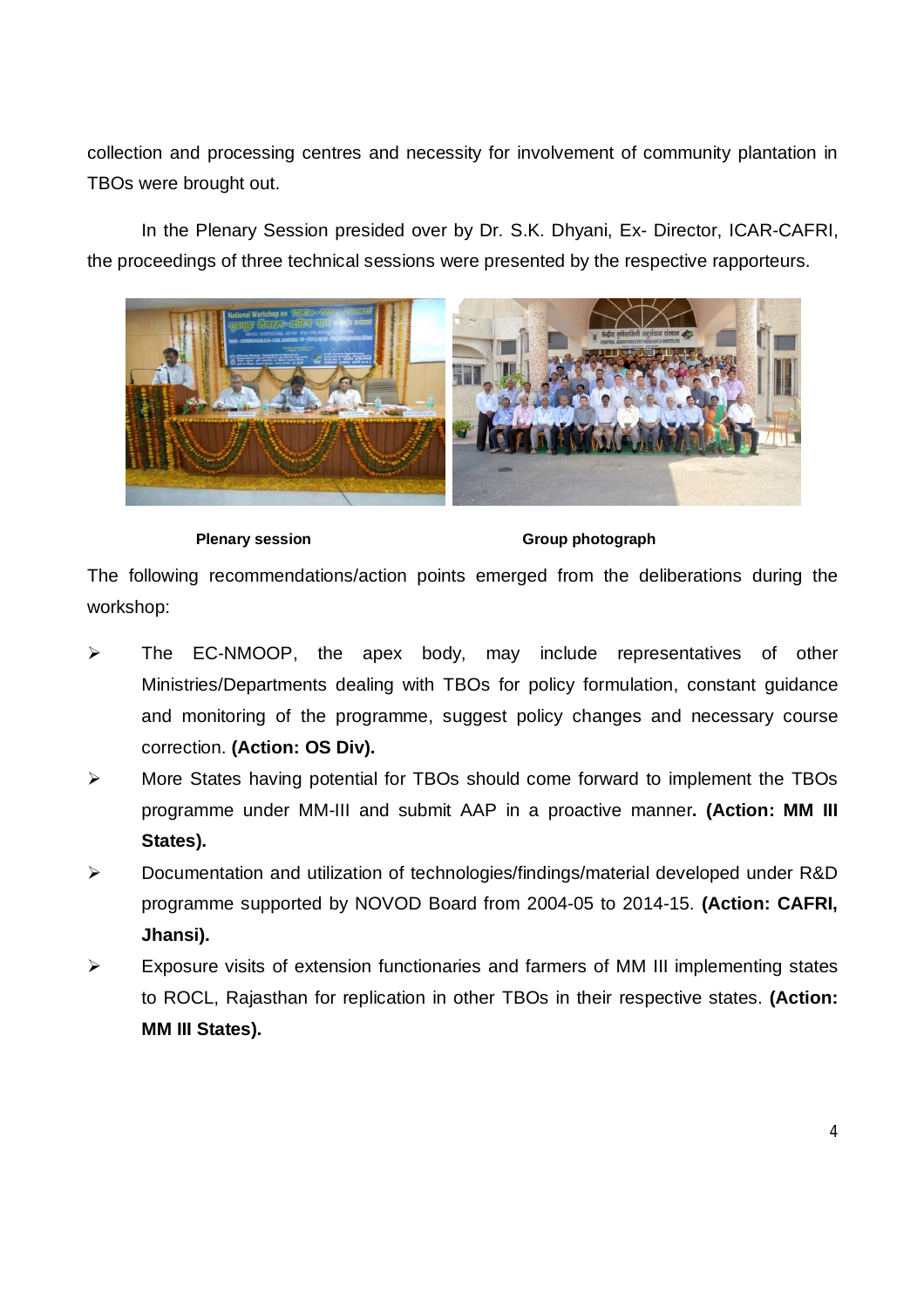- $\triangleright$  Identification of potential TBOs and their appropriate areas/districts/blocks in their respective states to DAC&FW to facilitate focused assistance by GoI. **(Action: MM III States).**
- $\triangleright$  TBO specific brain-storming sessions may be organized by the potential states in consultation with related R & D institutes & DAC&FW. **(Action : MM III States).**
- $\triangleright$  A proper mechanism should be put in place to facilitate the release of varieties in TBOs and germplasm evaluation should be taken up in a systematic manner. **(Action: ADG, Agro-forestry).**
- $\triangleright$  Active involvement of other line Depts, such as Horticulture, Forestry, and Rural Development etc. for integrated development of TBOs. **(Action: MM III States).**
- $\triangleright$  Relaxation in Forest Laws to encourage introduction of fruit species in the forests upto 60-70% from the existing 20% and extension of collection period. **(Action: State Forest Dept).**
- $\triangleright$  Assured procurement with incentives for seed collection like proper MSP and processing. **(Action: TRIFED/Forest Dept).**

The participants requested for support in the following under MM III of NMOOP guidelines **(Action: OS Div).**

- $\triangleright$  Separate support for nursery raising to encourage R&D centres who do not have area for possible expansion.
- $\triangleright$  Consider support for bringing field bunds under TBOs plantation on the basis of plant density per unit area
- Assistance for multi-species plantations under MM-III in view of advantages of mixed plantation of TBOs.
- Support to Community Groups/SHGs/Corporate Sector/FPOs starting from plantation to post harvest management and value addition.

**\*\*\*\*\*\*\*\***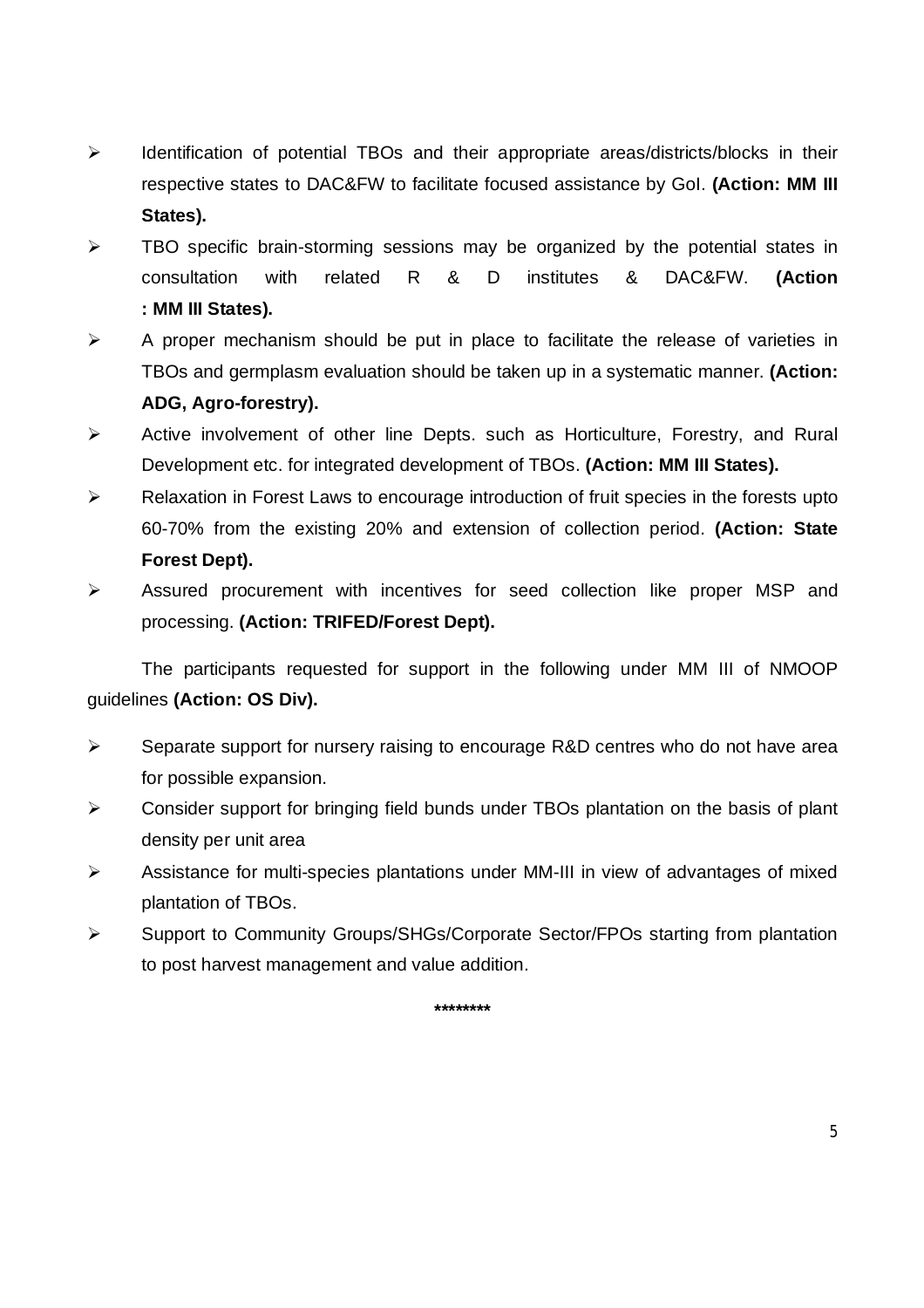### *Annexure-I*

# **List of participants of National Workshop on "TBOs-Way Ahead" held on 15th -16th October, 2015 at ICAR- CAFRI, Jhansi**

| S. No                    | <b>Name</b>             | <b>Designation</b>                           | Organization               |  |  |  |  |
|--------------------------|-------------------------|----------------------------------------------|----------------------------|--|--|--|--|
| <b>Guests of Honour</b>  |                         |                                              |                            |  |  |  |  |
| 1                        | Dr Arvind Kumar         | Vice - Chancellor                            | RLBCAU, Jhansi             |  |  |  |  |
| $\overline{2}$           | Dr. Anil Kumar          | <b>Director</b>                              | ICAR- CAFRI, Jhansi        |  |  |  |  |
| 3.                       | Dr S.K. Dhyani          | Ex-Director, CAFRI & Pr.<br><b>Scientist</b> | <b>NRM Division, ICAR</b>  |  |  |  |  |
| <b>Speakers</b>          |                         |                                              |                            |  |  |  |  |
| 4                        | Dr A. Barik             | ADC, Oilseeds                                | DAC&FW, New Delhi          |  |  |  |  |
| 5                        | Dr.G.R.Rao              | <b>Principal Scientist, Forestry</b>         | CRIDA, Hyderabad           |  |  |  |  |
| 6                        | Dr. A. H. Mughal        | Assoc.Prof., Forestry                        | SKUAST, Srinagar           |  |  |  |  |
| $\overline{7}$           | Dr K. Kumaran           | Prof. & Head, Plant Breeding                 | TNAU, Mettupallayam        |  |  |  |  |
| 8                        | Shri Yogesh Verma       | <b>Chief Operation Officer</b>               | ROCL, Jaipur               |  |  |  |  |
| 9                        | Dr H.M.Behl             | <b>Ex-Scientist</b>                          | NBRI, Lucknow              |  |  |  |  |
| 10                       | Dr V. K. Gour           | Professor, Plant Breeding                    | JNKVV, Jabalpur            |  |  |  |  |
| 11                       | Dr Ashish Tewari        | Asstt. Prof., Forestry                       | <b>KU, Nainital</b>        |  |  |  |  |
| 12                       | Dr Shital Sharma        | Addl. Director, Agriculture                  | Deptt. of Agri., Rajasthan |  |  |  |  |
| 13                       | Dr S Vimala Devi        | <b>Sr. Scientist</b>                         | <b>ICAR-CAFRI</b>          |  |  |  |  |
| 14                       | Shri N Ravindra         | <b>CFO</b>                                   | Deptt of Forests, UP       |  |  |  |  |
| <b>State Departments</b> |                         |                                              |                            |  |  |  |  |
| 15                       | Shri P D Sarathe        | Dy. Director, Agriculture                    | M.P.                       |  |  |  |  |
| 16                       | Shri G K Saranath Babu  | Jt. Director, Agriculture                    | T.N.                       |  |  |  |  |
| 17                       | Thiru R. Gurumurthy     | Jt. Dir.(Ag.)                                | <b>TN</b>                  |  |  |  |  |
| 18                       | Sri R P S Rawat         | Agri & BSA                                   | Uttarakhand                |  |  |  |  |
| 19                       | Shri J P Tiwari         | <b>Chief Agriculture Officer</b>             | Uttarakhand                |  |  |  |  |
| 20                       | Shri Anil Kumar         | Tech. Expert                                 | U.P.                       |  |  |  |  |
| 21                       | Shri S K Agnihotri      | Jt. Director, Agriculture                    | Jhansi Div. U.P.           |  |  |  |  |
| 22                       | <b>Shri Ashok Kumar</b> | Jt. Director, Agriculture                    | U.P.                       |  |  |  |  |
|                          |                         | (Pulses)                                     |                            |  |  |  |  |
| 23                       | Shri Piyush Solanki     | Asstt. Director, Agriculture                 | Khargaon, MP               |  |  |  |  |
| 24                       | Dr Rajesh Kumar         | Dy. Director, Plant Protection               | Banda, UP                  |  |  |  |  |
| 25                       | Dr U P Singh            | Dy. Director, Agriculture                    | Jhansi, UP                 |  |  |  |  |
| 26                       | Shri R S Singh          | Dy. Director, Plant Protection               | Jhansi, UP                 |  |  |  |  |
| 27                       | Shri M L Verma          | <b>Agriculture Officer</b>                   | <b>ROCL</b>                |  |  |  |  |
| 28                       | Sri R.K. Yadavendra,    | Jt. Director, Agriculture                    | Rajasthan                  |  |  |  |  |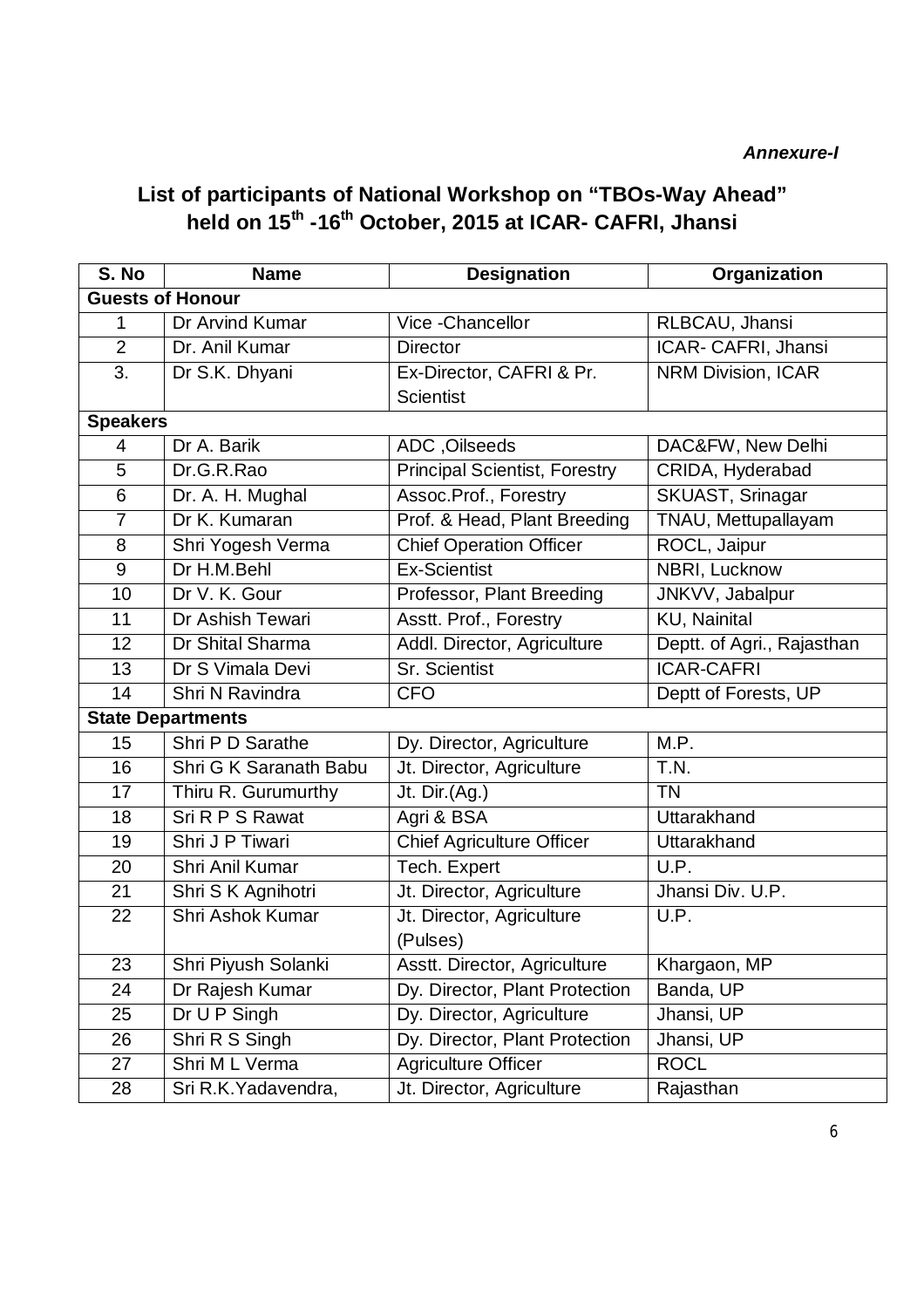| 29                      | Sri Udai Bhan             | Dy. Director, Agriculture    |                              | Rajasthan              |  |  |
|-------------------------|---------------------------|------------------------------|------------------------------|------------------------|--|--|
| 30                      | Shri D J Deore            | Sub-Div Agriculture Officer  |                              | Maharashtra            |  |  |
| 31                      | Shri R M Shinde           | Sub-Div Agri Officer         |                              | Nandurbar, Maharashtra |  |  |
| 32                      | Shri M D Sawant           | Sub-Div Agri Officer         |                              | Palghar, Maharashtra   |  |  |
| 33                      | Shri C Lalnithanga        | Dy. Director, Agriculture    |                              | Mizoram                |  |  |
| 34                      | Shri F Lalmalsawma        | Agri Extn Officer            |                              | Mizoram                |  |  |
| <b>Special Invitees</b> |                           |                              |                              |                        |  |  |
| 35                      | Shri S.K.Pal              | Asstt. Director (OI&T)       | <b>NOVOD Board</b>           |                        |  |  |
| 36                      | Dr Ramakant               | Scientist-C                  | FRI, Dehradun                |                        |  |  |
| 37                      | Dr M K Nautiyal           | Sr. Scientist                | GBPUA&T, Pantnagar           |                        |  |  |
| 38                      | Sri RS Dahatonde          | <b>Head cum Sr Scientist</b> | KVK Nandurbur, Maharashtra   |                        |  |  |
| 39                      | Dr D. Ram                 | Professor, Horticulture      | NDUAT, Faizabad              |                        |  |  |
| 40                      | Dr Nishi Roy              | Programme Coordinator        | <b>KVK Bharari</b>           |                        |  |  |
| 41                      | Dr Tomar                  | Programme Coordinator        | KVK, Datia                   |                        |  |  |
| 42                      | <b>Shri Prabhat Kumar</b> | <b>Scientist</b>             |                              | CSWTRI, Datia          |  |  |
| 43                      | Shri Manish Kumar         | <b>Scientist</b>             |                              | CSWTRI, Datia          |  |  |
| 44                      | Dr A K Singh              | <b>Scientist</b>             | KVK, Datia                   |                        |  |  |
| 45                      | Shri Javed                | Manager                      |                              | Surya Gas, Jhansi      |  |  |
| 46                      | Shri V Singh              | Sale Personnel               | <b>BPCL</b>                  |                        |  |  |
| 47                      | Shri G.L.Sharma           | Consultant                   | Biofuel Authority, Rajasthan |                        |  |  |
| 48                      | Shri R P Dubey            | <b>RA</b>                    | RATDS, Jhansi, UP            |                        |  |  |
| 49                      | Dr K.K.Tamta              | <b>RA</b>                    | <b>KU, Nainital</b>          |                        |  |  |
| <b>Other Invitees</b>   |                           |                              |                              |                        |  |  |
| 50                      | Dr A.K.Handa              | <b>Principal Scientist</b>   |                              | ICAR-CAFRI, Jhansi     |  |  |
| 51                      | Dr R.K Tewari             | <b>Principal Scientist</b>   | ICAR-CAFRI, Jhansi           |                        |  |  |
| 52                      | Dr Rajendra Prasad        | <b>Principal Scientist</b>   | ICAR-CAFRI, Jhansi           |                        |  |  |
| 53                      | Dr Ram Newaj              | <b>Principal Scientist</b>   | ICAR-CAFRI, Jhansi           |                        |  |  |
| 54                      | Dr Badre Alam             | <b>Principal Scientist</b>   | ICAR-CAFRI, Jhansi           |                        |  |  |
| 55                      | Dr Ramesh Singh           | <b>Principal Scientist</b>   | ICAR-CAFRI, Jhansi           |                        |  |  |
| 56                      | Dr R.P.Dwivedi            | <b>Principal Scientist</b>   | ICAR-CAFRI, Jhansi           |                        |  |  |
| 57                      | Dr Sudhir Kumar           | <b>Principal Scientist</b>   | ICAR-CAFRI, Jhansi           |                        |  |  |
| 58                      | Dr R.H.Rizvi              | Sr. Scientist                | ICAR-CAFRI, Jhansi           |                        |  |  |
| 59                      | Dr Asharam                | <b>Scientist</b>             | ICAR-CAFRI, Jhansi           |                        |  |  |
| 60                      | Dr Dheeraj Kumar          | <b>Scientist</b>             | ICAR-CAFRI, Jhansi           |                        |  |  |
| 61                      | Dr K. B. Sridhar          | <b>Scientist</b>             | ICAR-CAFRI, Jhansi           |                        |  |  |
| 62                      | Shri S.B.Chavan           | <b>Scientist</b>             |                              | ICAR-CAFRI, Jhansi     |  |  |
| 63                      | Shri A.R.Uthappa          | <b>Scientist</b>             | ICAR-CAFRI, Jhansi           |                        |  |  |
| 64                      | Dr. Veeresh Kumar         | <b>Scientist</b>             | ICAR-CAFRI, Jhansi           |                        |  |  |
| 65                      | Dr Rama Kant              | <b>Sr Scientist</b>          |                              | ICAR-CAFRI, Jhansi     |  |  |